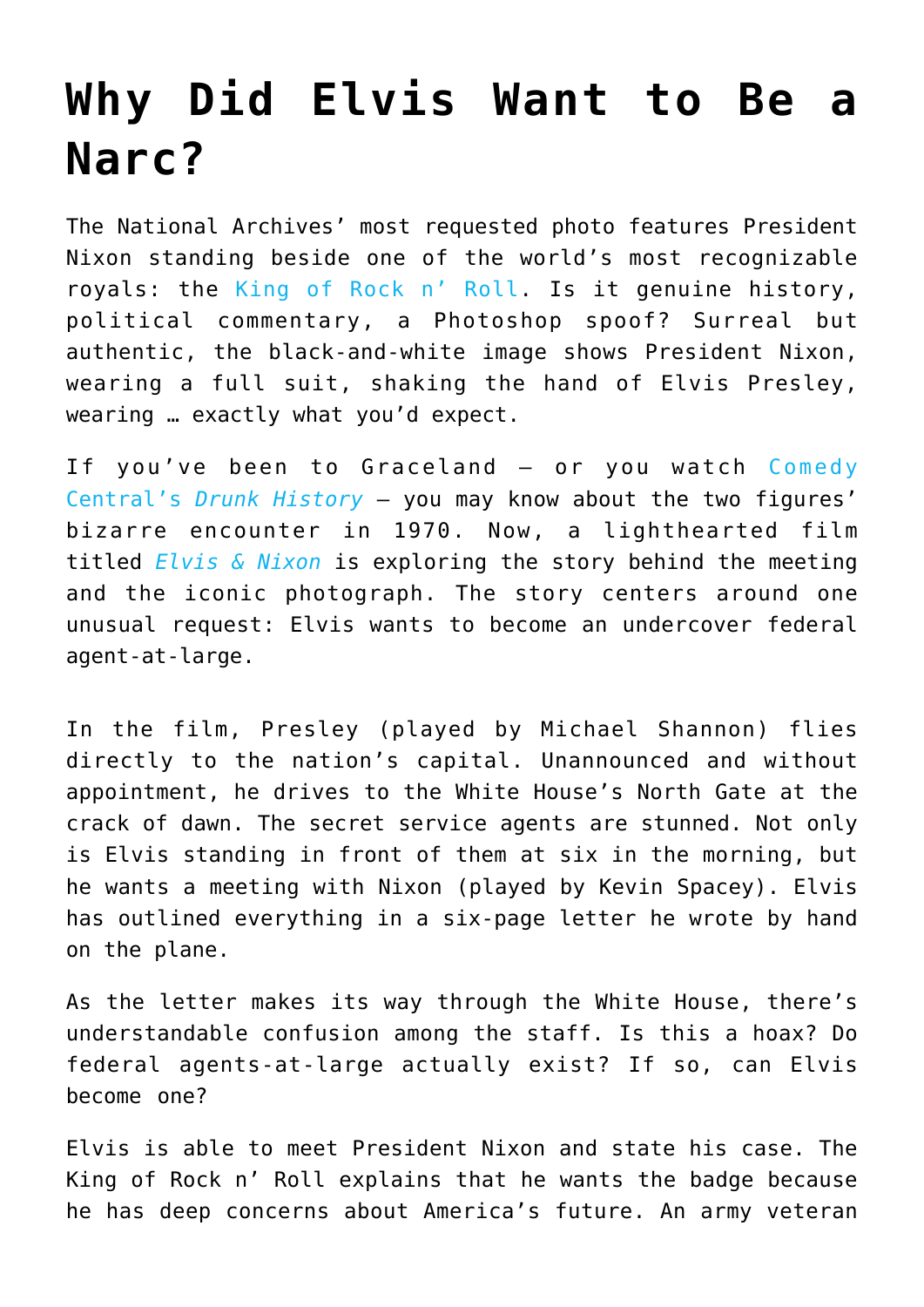himself, he worries about Vietnam War protests. He's nervous about drug culture and lack of respect for the police. Elvis plans to use his celebrity to infiltrate communist youth groups and, with the help of a badge from the Bureau of Narcotics and Dangerous Drugs, bust drug users.

At least, that's what he tells Nixon in the film.

It's difficult to tell what Elvis really thought. In one interview, Kevin Spacey remarked that Elvis "was far more conservative than a lot of people might have expected." That's especially true by today's standards. Early in the film he tells an associate not to tell a grown man "how to spend his money." Throughout the film, we hear Elvis's anti-communist views in lines such as, "Elvis couldn't exist in a communist America."

Yet, *[Elvis and Me](http://smile.amazon.com/Elvis-Me-Priscilla-Beaulieu-Presley/dp/0425091031?tag=foundationforeco)*, Priscilla Presley's memoir, describes a different motivation — one we might consider far more savvy about the nature of government power. Elvis had accumulated numerous law enforcement badges from local authorities over time, but those local badges paled in comparison to the "ultimate power" of a "narc badge."

"With the federal narcotics badge," she wrote, Elvis believed that he "could legally enter any country both wearing guns and carrying any drugs he wished."

The viewer watches Elvis and Nixon connect on several issues. But as Elvis departs, he privately tells his friend that he had to insult the Beatles, "but they'll never know." What else did Elvis say in hopes he would secure the badge?

The film is so lighthearted and humorous, it is not only difficult to tell fact from fiction regarding both Elvis's and